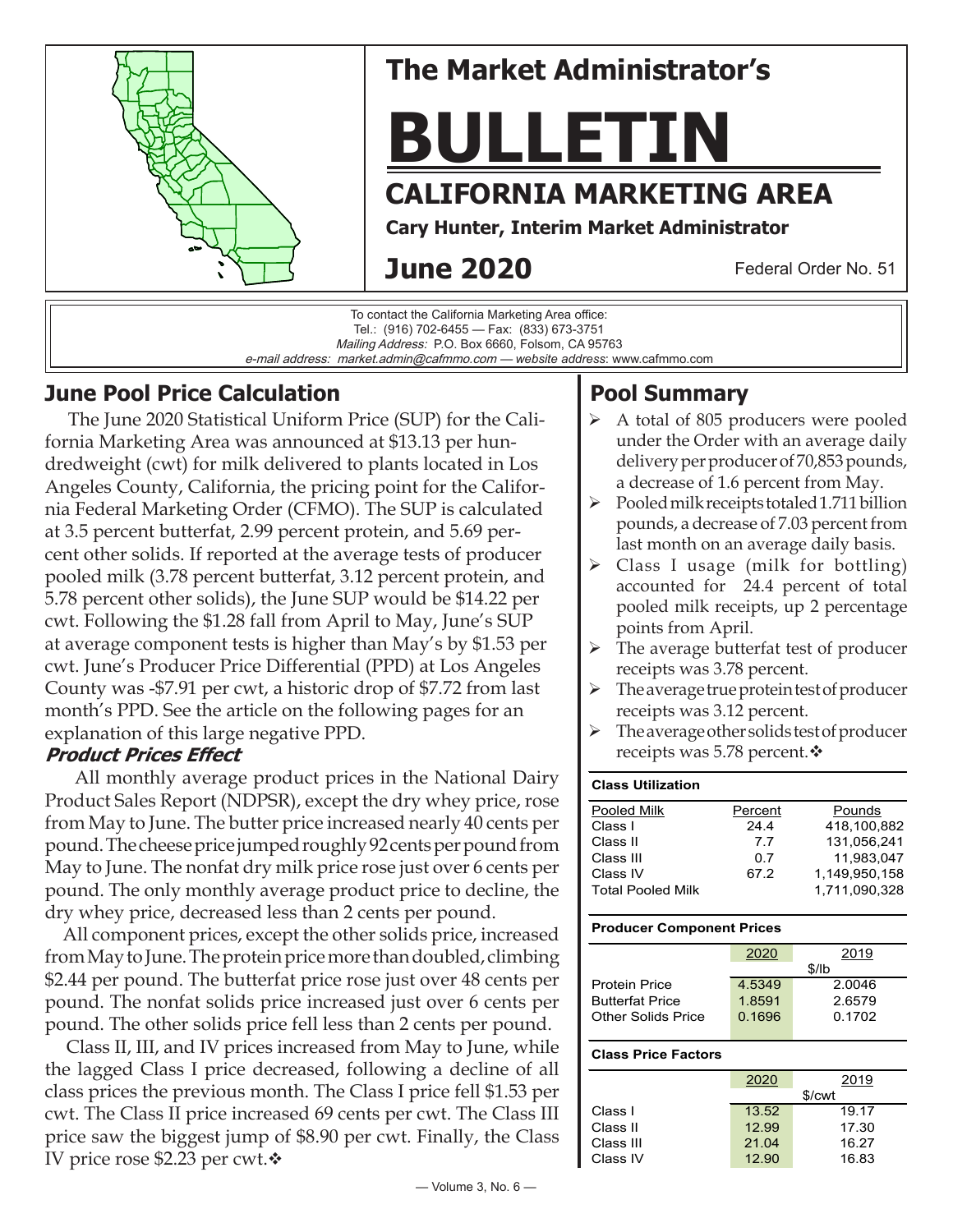## **Record Price Increases A Factor Behind June Negative PPDs**

 In the seven Federal Milk Marketing Orders (FMMO) that pay producers based on milk components (butterfat, protein, and other solids) plus a producer price differential (PPD) value, the June PPD was significantly negative and in fact reached new lows in most of the FMMOs. This occurred when the June 2020 Class III price jumped a record \$8.90 per hundredweight from the May value.

 Dairy commodity markets, which are the basis for all FMMO pricing, have registered extreme swings in price levels this year, the magnitude and rapidity not previously experienced. For example, block and barrel cheese prices were relatively strong at the beginning of this year, with block prices above \$1.90 per pound during most of January, and barrel prices above \$1.50 per pound. Blocks even surpassed the \$2.00



per pound mark on a couple of days in January. Prices remained relatively strong until early April when they plunged dramatically. Both block and barrel prices fell as low as \$1.00 per pound in April, before skyrocketing in May. Blocks surpassed the \$2.00 per pound threshold in late May and have continued to climb to record levels, approaching \$3.00 during the second week of July. The graph to the left details average weekly CME prices for barrel and block since the beginning of this year.

 The magnitude of these rapid variations in dairy commodity markets results in unusual, or "non-typical", FMMO class price alignment. Although unusual alignment of prices has occurred in the past, the magnitude of the current disparity between class prices is unprecedented. In June, the California Order Class III price (\$21.04) was \$7.52 higher than the Class I price (\$13.52), at the base zone. The spread between the Class III price and the Class II (\$12.99) and

Class IV (\$12.90) prices in June was \$8.05 and \$8.14, respectively, also unprecedented differences. **Producer Price Differential (PPD)**

 The PPD is a per hundredweight payment and is but one portion of the total revenue paid to dairy farmers marketing milk in a Federal Order that pay producers based on milk components. The butterfat, protein, and other solids in producer milk comprise the other portions of producer revenue, and these are paid on a per pound basis.

 The PPD represents, on a per hundredweight basis, total dollars accumulated by the market-wide pool minus the amount paid out to producers for priced components – protein, butterfat, and other solids. Market-wide pool revenue, or the *pool classified value*, is determined by the amount of milk utilized in each class, along with the price level for each class. Class I products include fluid bottled milk; Class II products are typically described as "soft" manufactured dairy products (such as ice cream, cottage cheese, dips, fluid cream products, etc.); cheeses make up the Class III category; and Class IV is comprised of butter and dry milk powders.

 When the total value of pooled producer components exceeds the pool's classified value, the result is a negative PPD since money out of the FMMO pool at producer component values plus the PPD must equal money in the pool's classified value (pool revenue). In this measure, the calculation of a PPD can be thought of as an accounting method to "balance the books" of the Federal Order pool (see accompanying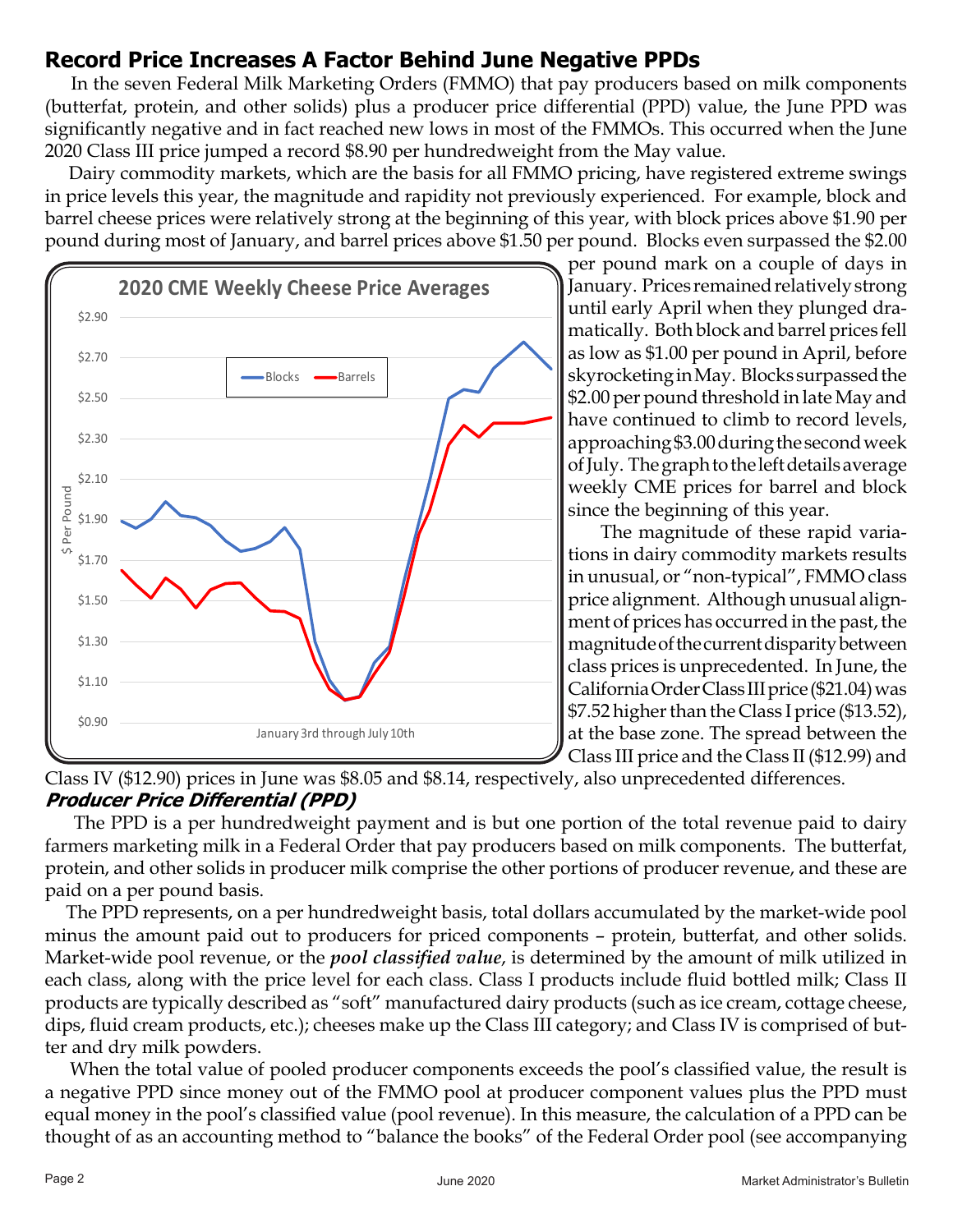illustrations to the right).

 In the fat and skim pricing orders (four Federal milk orders where the largest utilization of milk is typically Class I fluid milk products), producers are paid based on the weighted average classified use value of pooled fat in the order and the weighted average classified use value of pooled skim in the order (class fat prices times the of amount of fat utilized in each class and the class skim prices times the amount of skim utilized in each class). The total sum of the values paid to producers for pooled fat and pooled skim are equal to the classified use value of the pool and there is no PPD.

### **Factors Behind Negative PPD**

 The monthly PPD value can be positive or negative depending on several factors particular to the individual order. In some orders, negative PPD values can occur on a regular basis due to the utilization of producer milk among the four classes and the differences between the class prices. The PPD payment is adjusted by location of the plant where a producer's milk is delivered, so within a specific marketing area the per hundredweight value of the PPD can range from positive at the base zone where the price is announced and turn negative in the more distant differential zones.



 A significant short-term change in commodity prices used in the class and component price formulas can also have an impact on the PPD value, which is the case in June. In just over a one-month period, cheese prices recovered from among the lowest levels seen in recent years to the highest levels. Under the Federal Order system, Class I prices are announced in advanced of the effective month. The June 2020 Class I price was announced on May 20th using an average cheese price of \$1.1859 per pound from the first two weeks in May. The June 2020 Class III price was announced on July 1st based on an average cheese price of \$2.2152 per pound, calculated from four weeks in June when cheese market prices were rising. The nonfat dry milk market has not experienced the same increase as the cheese market, so Class II and IV prices have remained low as the Class II price is set off the Class IV price. These dynamics have resulted in the Class III component values, specifically the protein value, being very high relative to the other class values. Producers will notice the high value paid for protein in their June milk checks, when compared to what was paid out in their May milk checks. As explained above, the higher component prices result in more money paid out at the Class III component values than is available in the monthly Federal Order pool and creates a negative PPD.

 Only milk delivered to pool distributing plants is required to be producer milk under the Federal Order system. Pool supply plants and deliveries to non-pool plants have specific qualifications that must be met to be eligible as producer milk. Those handlers typically have just Class II, Class III, or Class IV products and are not required to participate in the order's pool. Therefore, due to expected price relationships in some months, handlers may decide not to pool some of their milk receipts. In June 2020, handlers decided to not pool a significant volume of Class III milk due to its higher value. While that milk may not have been pooled, it is also important to note that the higher Class III value still exists in the marketplace.

 It is expected that Class I, II, and IV prices will continue to be low relative to the Class III price for July 2020, resulting in a negative PPD value. It is likely that multiple component pricing orders will experience some level of negative PPD values until the Class III and IV skim prices converge. $\ddot{\cdot}$